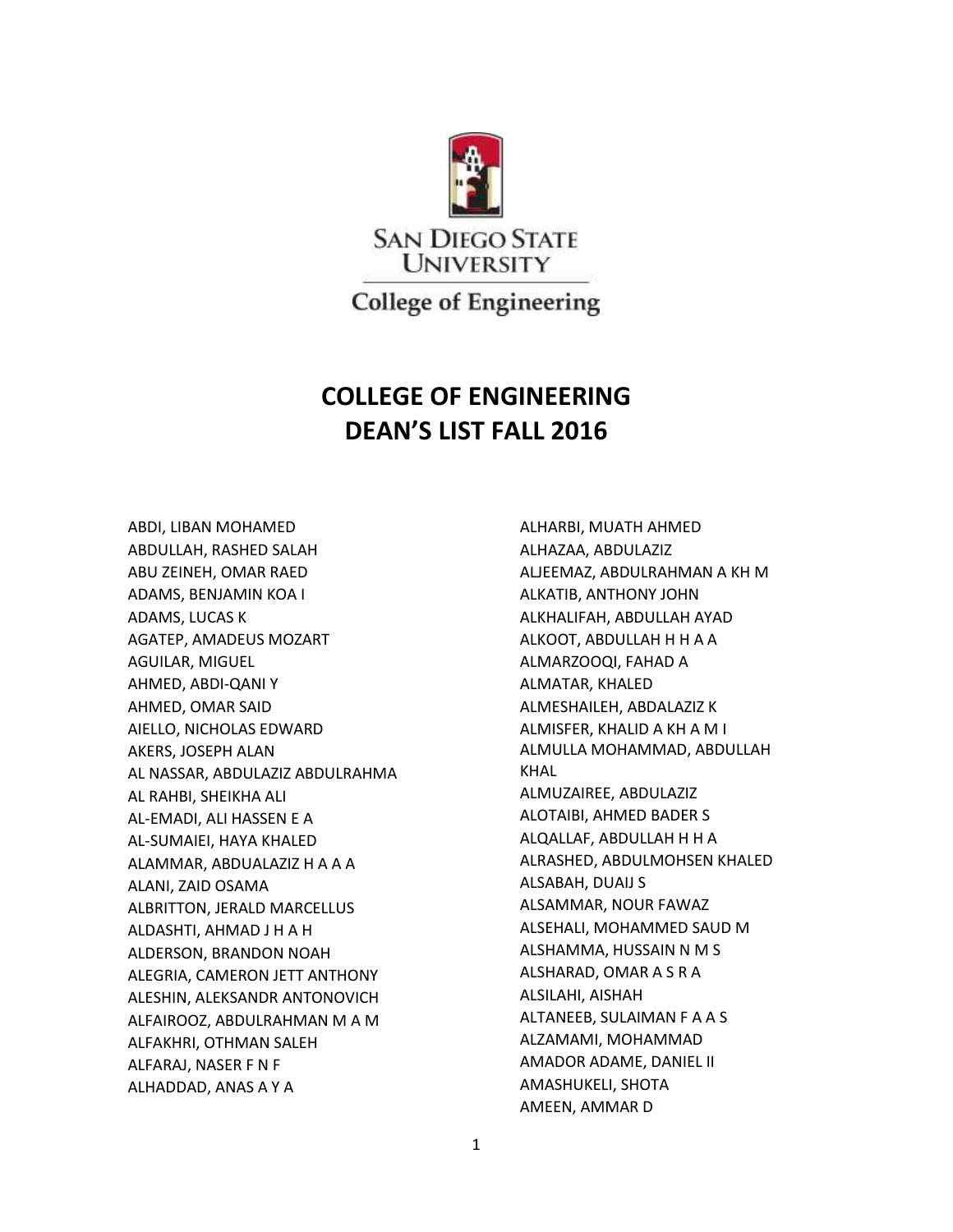ANDERSON, BRENDON MICHAEL ANDERSON, IAN HENRY ANDERSON, KYLE DAVID ANNUNZIATO, NICK FRANK APTSIAURI, GIORGI ARABIDZE, MARIAMI ARAGON, MICHAEL GLENN ARELLANO, JESUS MANUEL ARELLANO, ZACHARY JOSEPH ARIZA, DAMIAN G II ARNSTEIN, DANIEL JAMES ARREDONDO, SARA VALENCIA ARTEAGA, LUCAS JARRETT ASANAS, RAYMAR YALONG ASTETE VASQUEZ, RACHEL NICOLE ATANACKOVIC, NIKOLA ATTAR, FAHMY AVALOS, MIGUEL ANGEL AVELINO, RYAN JAMES DETUBIO AVILA, AMBER RAYLENE BAGHERI, KIAN BAJELIDZE, IRAKLI BAKURIDZE, ZURAB BALTAZAR, DANIEL AGUSTIN BALUYUT, JAMES SIAT BANNER, BRYCE R BARON, BRENNEN FRANCIS BAROUN, ALI A M L BARRIENTOS, KEVIN ISRAEL BARRIO, JEFFREY MATTHEW BASHINSKI, TYLER MARTIN BASKERVILLE-BRIDGES, BAYLIN BRA BASKERVILLE-BRIDGES, BRIANNA BL BEACH, JARED RONALD BENNETT, SEAN PAUL BERNAL, KELLY REY BERNARTE, CHANEL LEE BETTENCOURT, BENJAMIN DANIEL BILLINGS, BRIANNA NICOLE BIRKETT, JOSHUA REED BLAISDELL, JORDAN ALBERT BLOCKEY, JAMIE LYNN BOAL, CONOR ANDRZEJ BONE, RYAN CHRISTOPHER BONPUA, JONATHAN SALAZAR

BONSE, NICHOLAS CALVIN BORQUEZ, CRISTIAN RICARDO BRALLA-MARTIN, CAITLYN JAYE BRANDES, DANIEL GREGORY BRANNIGAN, GRANT JOSEPH BRATLIEN, RYAN JOHN BRINKMAN, TYLER JAMES BROTON, KENDALL FRENCH BROUGHTON, GAVIN TAYLOR BUCON, LUKE ANTHONY BUENAOBRA, ARIANE MAE ABALOS BUKOWSKI, MICHAEL AARON BUMATAY, SAMUEL GOROSPE JR BURGONI, CAMERON LEE BURKE, KAYLAN PAULINE BUSTOS, LORENZO KIE BUTLER, KYLE ANTHONY BUTLER, RYAN SCOTT CABALLERO, DYLAN MARK CABRERA, BRANDON CABRERA, JONATHAN CHRISTIAN CAMACHO, ANDREW MANUEL CAMPAS, EDUARDO DANIEL CANILAO, JASH CHLOE CANVASSER, EDWARD ALLAN II CAPANZANA, REGINALD LUCERO CARDENAS, KIRRA SHIRAZ CARDONA SANCHEZ, DAVID ALEJANDR CARLSON, CODY MICHAEL CARLSON, ZANDER AEVADNE CARTER, JAMES ARTHUR CARTER, TREVOR HIDEO CASE-MCFATE, LAUREN ELIZABETH CASHMAN, JOSEPH HUNTER CASTELLANO, CAMERON MICHAEL CEA NAVAS, HECTOR EDUARDO CENTANNI, JASON AARON CEREZO, BRANDON NICHOLAS CERVANTES, MARCO ANTONIO CHAANINE, SEAN ALLEN MICHEL CHANCE, SOPHIE SUNSHINE CHANG, CHE-WEI CHANG, ERIC LORENZO CHASE, KAMERON JACOB CHAVIRA, ALEXIA IVETH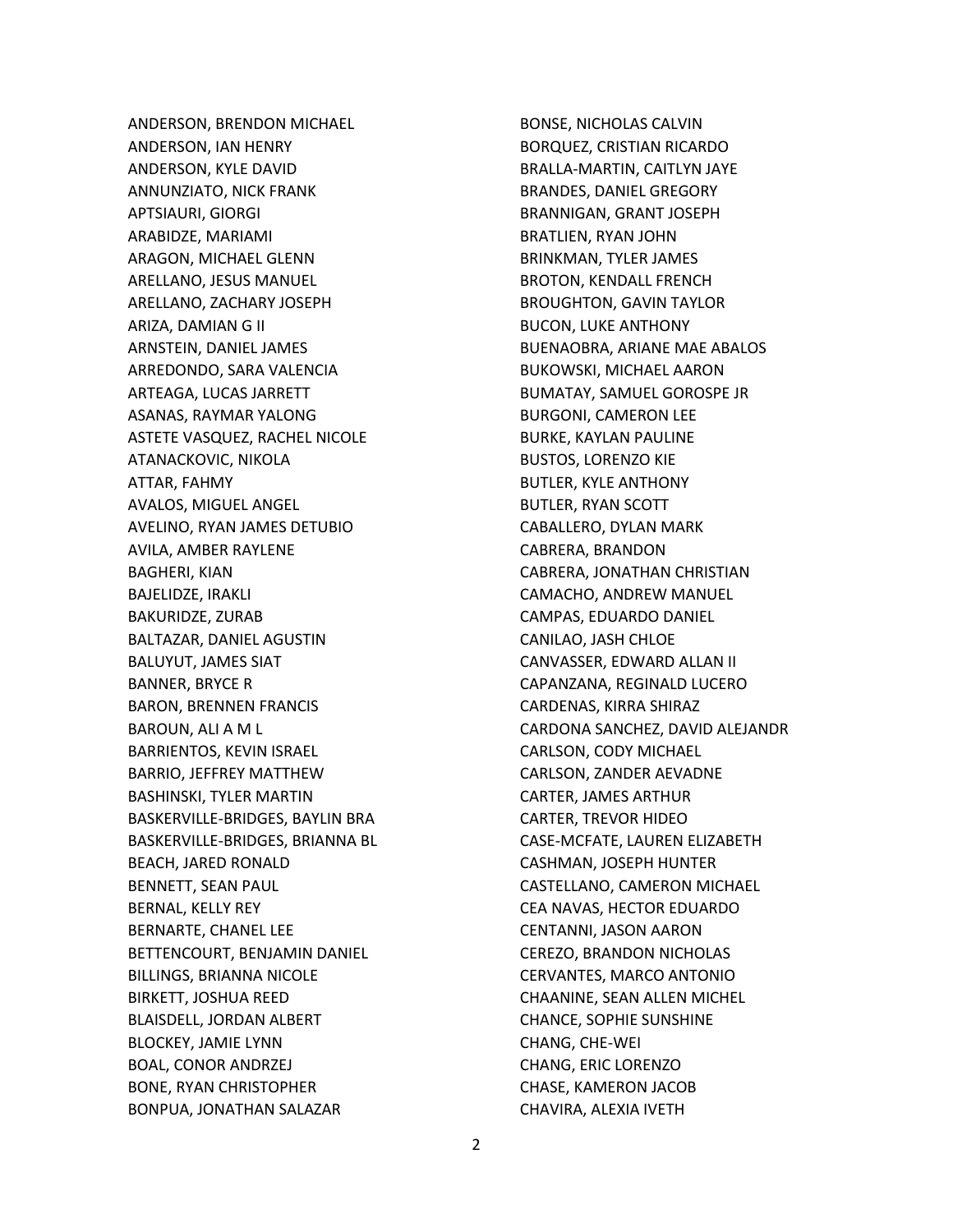CHHIT, WILLIAM SAMUEL CHIU, ANTHONY CHKHEIDZE, MIKHEIL AVTANDILI CHOI, KACHUN CHOW, CHENG YOU CHU, CHENXI CHU, MATTHEW DAVID CHUNG, VINCENT CIPES, SEQUOIA ROOT CLANTON, JANELLE NICOLE I CLARK, CHRISTOPHER JOHN CLARK, HARRISON LEE CLEMENTS, AUSTIN BRADLEY CLONTS, TIFFANY LEANDRA CONLEY, JESSICA SAYURI CONRADY, ROSELYNN ANGELA CONTE, PASCAL ANIELLO I CONTRACTOR, JULIA SARAH COOVERT, MAKENZIE KATHLEEN CORREA, CARLOS ANDRES I COTTER, COLLEEN JULIA COUTINHO, PAUL LUCAS CRUM, CHRISTOPHER CHARLES CRUZ, ADAM JOHN CRUZ, KEVIN CURET, JON CAMERON GRANT DAIN, JONATHAN BRUCE DANG, ANTHONY DAYTON, JACOB MICHAEL DE LA LUZ, DANIEL DEBARTOLI, JACOB THOMAS DEE, ERWIN RAYMOND DEL MORAL, JAYSON LOYOLA DELEON, ROBERT NICOLAS DELOSREYES, LOUIE RAMOS DENG, STEVEN KAI TENG DESSEL, MATTHEW DIRK DEUTSCH, JOHN JOSEPH DEUTSCHMAN, KATHERINE DI PAOLO YORLANO, GIANFRANCO DI SANTO, OLIVIA PATRICIA DIAL, RYAN PAUL DIAZ, ELI DILLON, BRETT JACKSON DO, KEVIN KHOA LE

DONADZE, VAKHTANG DORADO, JAIME ANTONIO JR. DOWELL, SOPHIA JOSEPHINE DOWLING, PETER SEBASTIAN DOYLE, RYAN DAVID DRACHNIK, NICHOLAS JULIAN DRAGUICEVICH, DIEGO RAFAEL DRUZYNSKI, JARRED EAKIN, JASON ERIC EDGEWORTH, MATTHEW JAMES ENRIQUEZ, NINO DICKINSON MENDOZ ESCOLANO, THERESA MAE ESGUERRA, EVAN-JOSEPH ALZATE ESPINOZA, JESUS ESTIOKO, ALYSSA LUVILYN PAGADUA ESTRADA, MARCO ISRAEL ESTTAIFAN, YOUSIF SABAH ETHRIDGE, JONATHAN LEVI I EVANS, ALAYNA GRACE FAIRCHILD, DANE ANTHONY FAROL, CHRISTOPHER ALBERT FATCHETT, RYAN LOUIS FAVELA, CRISTAL NAVIL TORRES FEINER, NICHOLAS ALEXANDER FERNANDEZ, ADRIAN AURELIO FERRELL, ALEXANDRA LYNN FETENE, ELAINEY M FILANC, MICHELLE NICOLE FINEMAN, ANDREW ALLAN-TRAN FISCHER, JOSEPH J FISK, DUSTY M. FLORES, KRISSEL FOLEY, ALYSSA CAITLIN FOOTE, JACOB DOUGLAS FORTE, CONNOR THOMAS FOSGETT, NATHAN DAVID FOX, MICHAEL KENNEDY FRANKUL, DANIEL FARIS FRISBY, AUSTIN ALLAN FUERTE, PAUL ANTHONY FURBISH, NICHOLAS FRANK GANEM HAKA, VAUGHN ALEXANDER GARCIA, GABRIELLA LIZETTE GARCIA, JOSHUA JONSON GARCIA, LEONARDO ISRAEL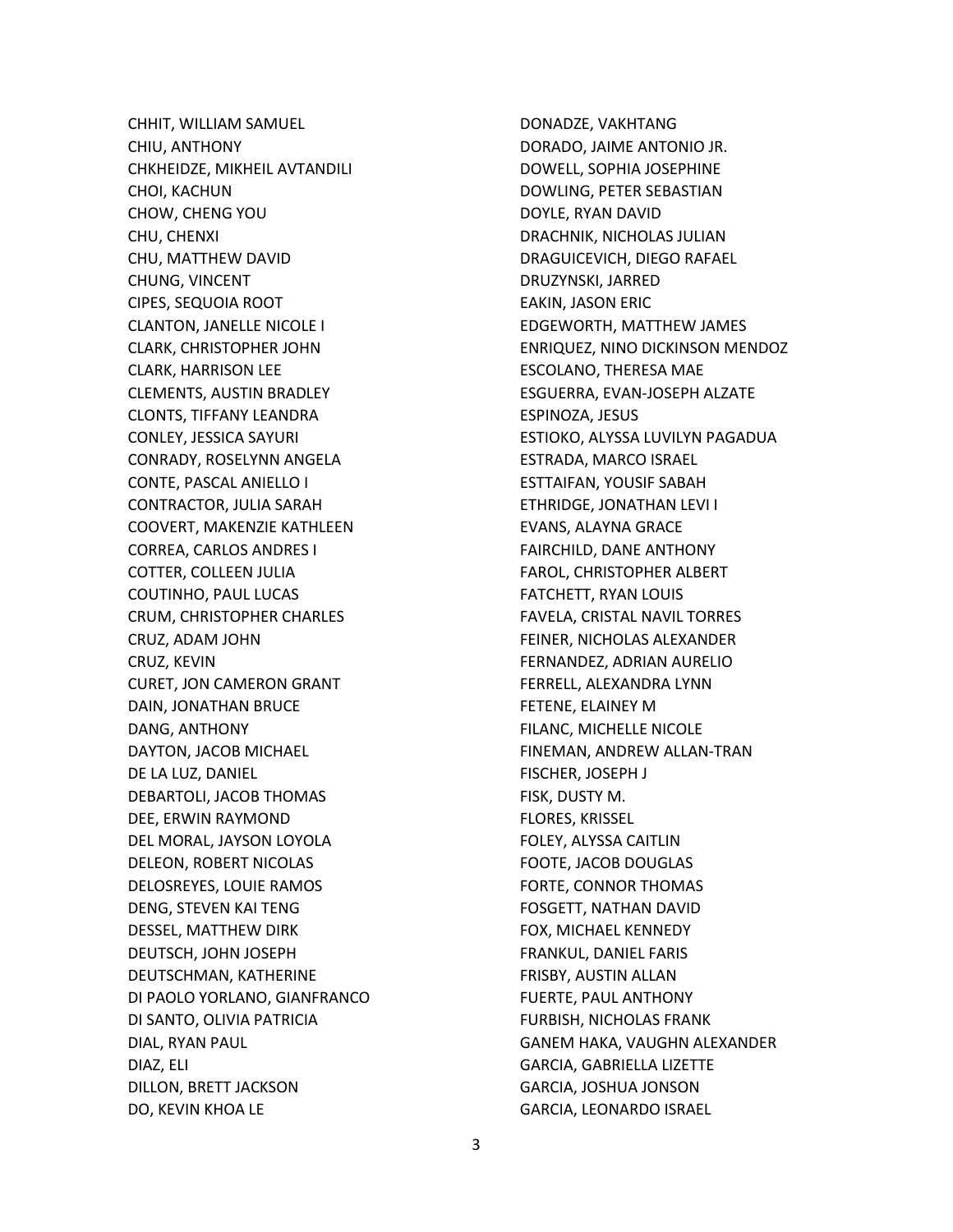GARCIA, MAURO IVAN GARCIA, RANDY FIGUEROA GARRETT, HANNAH EMILY GASPARIANI, LANA GASTELUM, LANDON RILEY GATES, RYAN SHELTON GAULT, JAMES FREDERICK GAUNIN, ANAIS GAYLORD, TIMOTHY EDWARD GIGAURI, GIORGI GIGUASHVILI, ELENE GIL-MARROQUIN, CARLOS GIN, CHRISTOPHER RYAN GIRKELIDZE, GIORGI GITTINGS, DANIEL CLARK GLICK, PRINCE GODDARD, RACHEL PAIGE GOMEZ DEL RINCON, DANIELA GOMEZ, SARAH MELISSA GONSMAN, OLIVIA ANN GONZALEZ CASTANUELA, DANIELA GONZALEZ, ISAAC GORING, BLAKE MAURICE I GRAZIANO, JENNIFER LYNN GRIMSLEY, MEGAN LEEANN GRISWOLD, ALEXANDER STEPHEN GUTIERREZ, BENJAMIN KELLIN GUTIERREZ, CRISTIAN RENE GUTIERREZ, JOSUE D GUTIERREZ, PATRICIO GUTIERREZ-ESPARZA, JESUS GUZMAN, EMMANUEL ENRIQUE HADZICKI, GABRIELLE CHRISTINE HADZICKI, TYLER JOSEPH REX HAGHGOUY, SEYED SHERVIN HAIL, WILLIAM JAMES HALL, NATHANIEL STEPHEN HALLAHAN, CHASE ALAN HALVERSON, SCOTT PHILLIP HAMMITT, DUNCAN MILNE HAMPSON, JACOB MICHAEL HANAN, RAMIZ HANCOCK, THOMAS EDWARD HARBOUR, JACOB MATTHEW HARDY, ALEXANDRIA ROSE

HARIZAL, ALLISON ELIZABETH HARRISON, NATHAN JAMES HERNANDEZ, EMMANUEL HILL, JARED DAVID HILLIS, DANIEL ETHAN HITCHCOCK, JUSTEN JAMES HITZHUSEN, JOSHUA DANIEL HOANG, TRI CONG HOANG, TRINH NGOC PHUONG HODGES, RYAN NEAL HOLLAND, MILES ALEXANDER HOSSEINIYAR, CAMERON RYAN HOUGHTON, ERIC BRADLEY HOUSER, MATTHEW PETER HOVING, MICHAEL DAVID HOZI, LAYTH YOUSUF HUFFMAN, BRANDON EUGENE HUNT, JOSHUA PETER HUSSAIN, JENAN M M D GH HUYNH, KENNY HUYNH, PHONG THANH IGLESIAS, ANGEL NOTY INOUYE, ERIC JOHNNIE IRVINE, SHERIDAN JUDITH ISLEY, SHANNON ELIZABETH JABASA, DANIEL MAZON JANELIDZE, DAVID JARAMILLO, ALYSSA ANN JIJAVADZE, SANDRO JOHNSON, EVAN SCOTT JOHNSTONE, IAN MATTHEW JOMAH, ABBAS A A A H JONES, DERRICK SCOTT JUAREZ, ADRIAN BENNY KAFKA, KARAJO MI KALOTY, HARMAN KAPPIARUMALAYIL, JOMIN PROTHASI KELLEHER, BRIDGET MARLYS KELLOGG, MARCUS RAYMOND KERRIGAN, LIAM ROBERT KHAN, ISRAA MIRIUM KHOPERIA, ALEXANDER KHOSHNAW, ZORAN KHOURY, CHRISTOPHER SALIM KIEFER, MILES AARON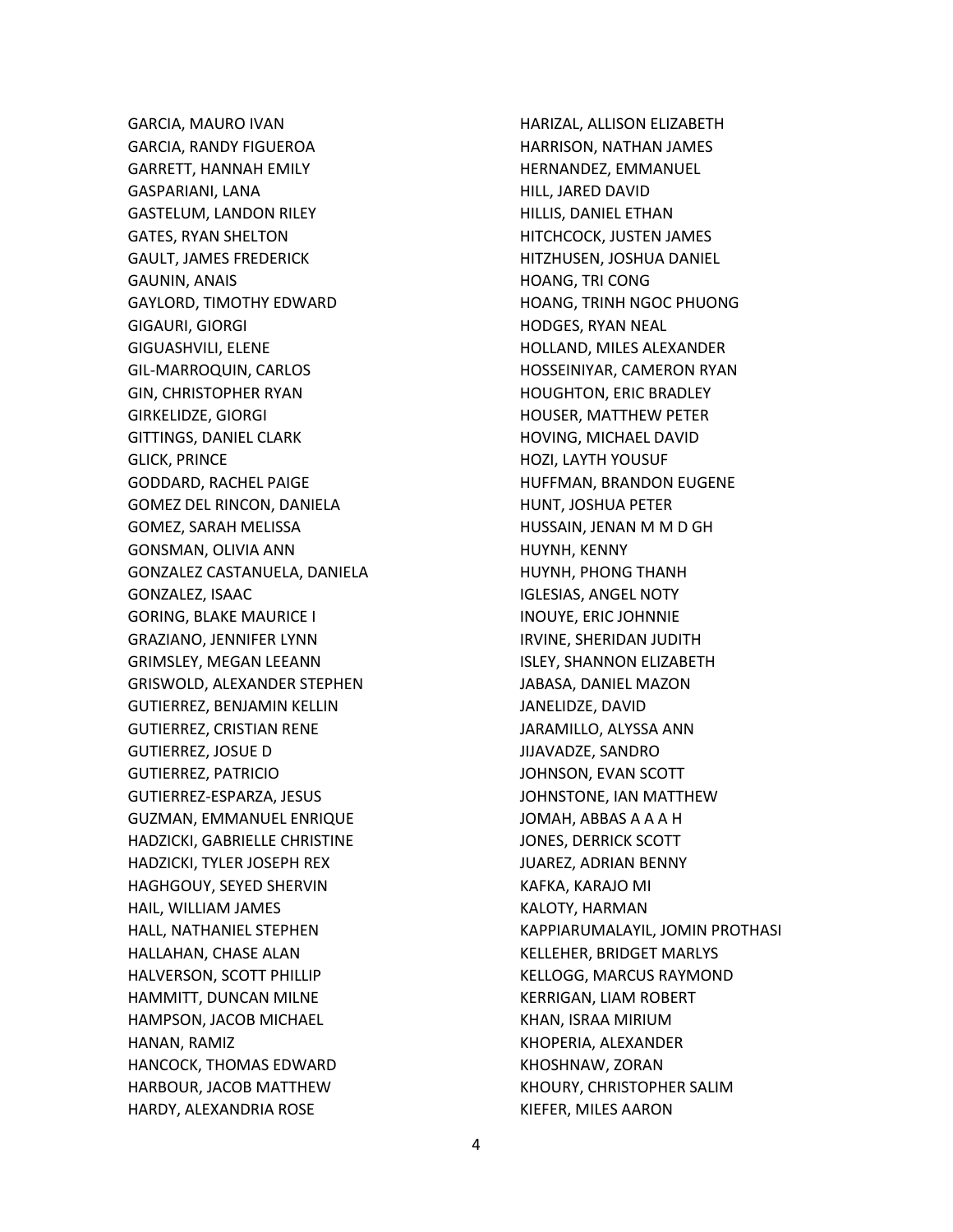KING, ALISHA NOELLE KITTANI, TAHA ABDULRAHMAN KLEINHEN, DONALD LEE III KLIMPEL, TIMOTHY CHARLES KNOLLE, SAMANTHA LEE KNOX, ELIZABETH JANE KOBERIDZE, IRAKLI KOHLENBERG, MARK THOMAS KRYAKOS, NEEVER ESAM KUBERA, DAVID ANDREW KUEBLER, ADAM JOSEPH KULBARSH, RYAN DAVID KUSHASHVILI, MIKHEIL KYDD, GAVIN WILLIAM LANDIS, SHAYNE MASAYOSHI LARK, WILLOW TLALA LASZLO, ALEXA LIN LE BLANC, ADDISON CHARLES LE REVEREND, AUDREY FRANCOISE J LEANO, ALEX JOSE LEE, ALEX LEE, JEREMEY RYAN LEUREGANS, SOLEIL EMMA BREEZE LEUTHARD, ALAN ROBERT LI, YUANZHI LIANG, DONG LIGUID, JOSHUA MATURAN LIN, LEYU LINDSLEY, BRENDEN EDWARD LITMAN, CODY TABANGCURA LITTLE, JOHN ELIJAH LOCOCO, NICHOLAS JOSEPH I LOMASHVILI, ANA LOMTADZE, LUKA LONGI, VITTORIO LOPEZ, ESTEBAN FABIAN LOPEZ, JESUS ALEJANDRO LOPEZ, JORGE ADRIAN LOW, KENNETH DARREN LOZA, MIGUEL ANGEL JR LOZARES, GIEMER DAYRIT LUMBA, FATE ALEXIS L. LUMIDO, LANEIEL SILVIO LUSTER, PATRICK DE FARIA LUU, THANH HOANG

LYONS, BRANDON DANIEL LYONS, RYLAND MICHAEL MADARANG, JASMINE GUADALUPE MADRID, JUAN CARLOS MAGAT, ANDREA-ISABEL VIRAY MAGSINO, JOHN JOSHUA BONIFACIO MAGUIRE, JOEL ISAAC MAHER, KENNETH JOHN MAHOWALD, MITCHELL JOSEPH FRANC MANN, CAMERON SCOTT MANNS, BRIANNA BARNETT MANSOOR, CHRESTINA MARKLEY, ALEXANDER RENE MARQUEZ, EILEEN XENIA MARQUEZ, KOBE MARSHALL, JAKE AARON MARSON, BEN WILLIAM MARTINEZ BUENO, ALEJANDRO MARTINEZ, JACOB MICHAEL MARTINEZ, MITCHELL JAMES MARTINEZ, XAVIER MASSEY, LUCAS LYNN MASZK, CORDLAN DOUGLAS MATTHEWS, DAVID ALEXANDER MATTIX, GABRIEL STEWART MCBRIDE, MATTHEW JOHN MCCONNELL, GILLIAN KEN MCFADDEN, TYLER J MCNEILLY, MIRANDA ARIEL MCQUEEN, COLLIN MICHAEL MEDINA, STEVEN MICHAEL MEJIA, ANTONIO ROBERT MELADZE-JAIANI, NIKOLOZ MENSAH, DONALD MESLER, NICHOLAS ROBERT MIDDLEKAUFF, BRIAN ALAN MIGUEL, JETHRO MIKAVA, MARIAM MIKELS, GARRETT ANTHONY MIKESELL, JACK CHRISTIAN MILLER, JENNIFER DANIELLE MILLER, MORGAN ANDREA MILLER, SABRINA LY MILNER, BRIAN CLARK MIXQUITL, EMANUEL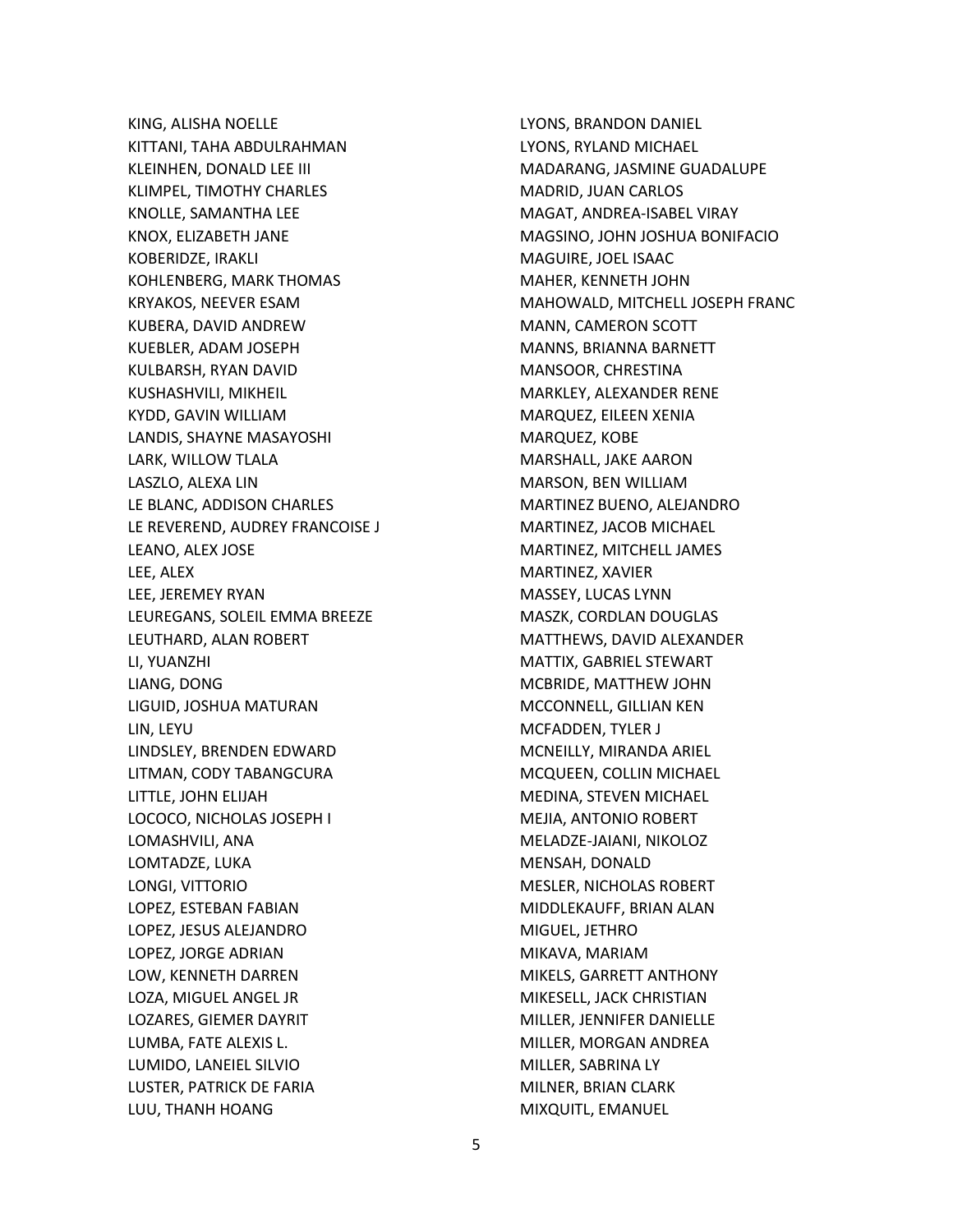MOCTEZUMA, ANA PAULA MOORE, JULIA ROSE MORA, ANGEL ANTHONY MORALES, JACOB JORGE MORALES, NAYELI MORGAN, HANNAH MARISA MORGAN, MATTHEW TRAVIS MORI, BRANDON BOB MORTON, SARAH DAWN MOSHKSAR, IMAHN ALI MUDGE, ANGELA TAYLOR MUELLER, CARLY ANNE MURADAS Y VALINAS, JORGE ALEJAN MURPHY, RYAN JOSEPH NAIN, KUNAL NAOUR, JEREMY FRANCIS NATALINA, JOSHUA CARL NAVARRO, ERICSON ALQUIROZ NELSON, JARRET THOMAS NEUNZIG, IAN FREDERICK NEVILLE, KYLE NICHOLAS NGUYEN, CHRISTINA NGUYEN, PAULINA THUONG NGUYEN, SOPHIA NGUYEN, TRI MINH NICHOLLS, JOHN MIKAL NICK, STEPHEN MICHAEL NIKOLAISHVILI, TEIMURAZ NUNEZ CUACUAS, OMAR O'HAIR, ANDREW MARTIN O'MALLEY, STEPHEN PATRICK O'SULLIVAN, RYAN DONALD WILLIAM OCAMPO, JAIRUS NUEL DELA CRUZ ODISH, RITA OHLER, ERIC M OLAGUE, DANIEL JR OLIVERA, ADAM MITCHELL ONNERS, JEFFREY CLAYTON ORDUNO MARTINEZ, EDWIN JAVIER ORMAETXEA OROBENGOA, INAKI OROZCO, NATALY ORR, DEVIN PATRICK ORTEGA AYON, JUAN ORTIZ, MICHEL ANGELO ORTIZ, SEAN CASSERLY

OYUELA, CHRISTOPHER JALMAR PADILLA, BENJAMIN PAET, ROWENA MAE CALMA PALMER, ZECHARIAH HOSEAH PAN, LEON PANDURO SUAREZ, LAURA CAROLINA PANIAN, JAYMEE ELLE PAREDES OJEDA, ERIC EDUARDO PARKER, SEAN ROBERT PARKS, KARL ANTHONY PASA, NILTON JOHN ALBERASTINE PASCUA, CHELSI BRIANNE PAUL, ROBERT BENJAMIN PAULINSKI, MARK RYAN PEDERSEN, HENRYK J. PENANO, JACLYN S. PENG, JIUZHANG PENNING, MATTHEW JAMES PEREZ, ALBERTO JR PETERSON, GREGORY DAVID PETSCHE, NICHOLAS JOSEPH YAKUSH PHAM, BRIAN Q. PHAM, SON NGUYEN TRUONG PHAN, BAO HOANG PHU, ARNOLD PLUNKETT, JOSHUA HUNTER POCHE, JEREMY MICHAEL POIRIER, ALEXANDER TATE POLISKA, ANDREW MICHAEL POLLEK, HANNAH MARY MARGARET PORTUGAL, JERICK SORREN GARDE PROVO, ANDREW HARRISON DELEON PULIDO, MAYRA LETICIA QUENTO, CLAIRE MARGUERITE QUINTERO, EDGAR RAFOU, ALBERT WAAD RAHM, ANDREAS NAGISA RAMIREZ, KEN VINCENT RAMIREZ, MARCO AARON RAMISHVILI, AMIRAN RAMSEY, JARED CRAIG RANDOLPH, JUSTIN ROSS RAYA, STEPHANIE ANNE DE LA FUEN REARDON, RACHEL ANN REBELLO, HANNAH MARIE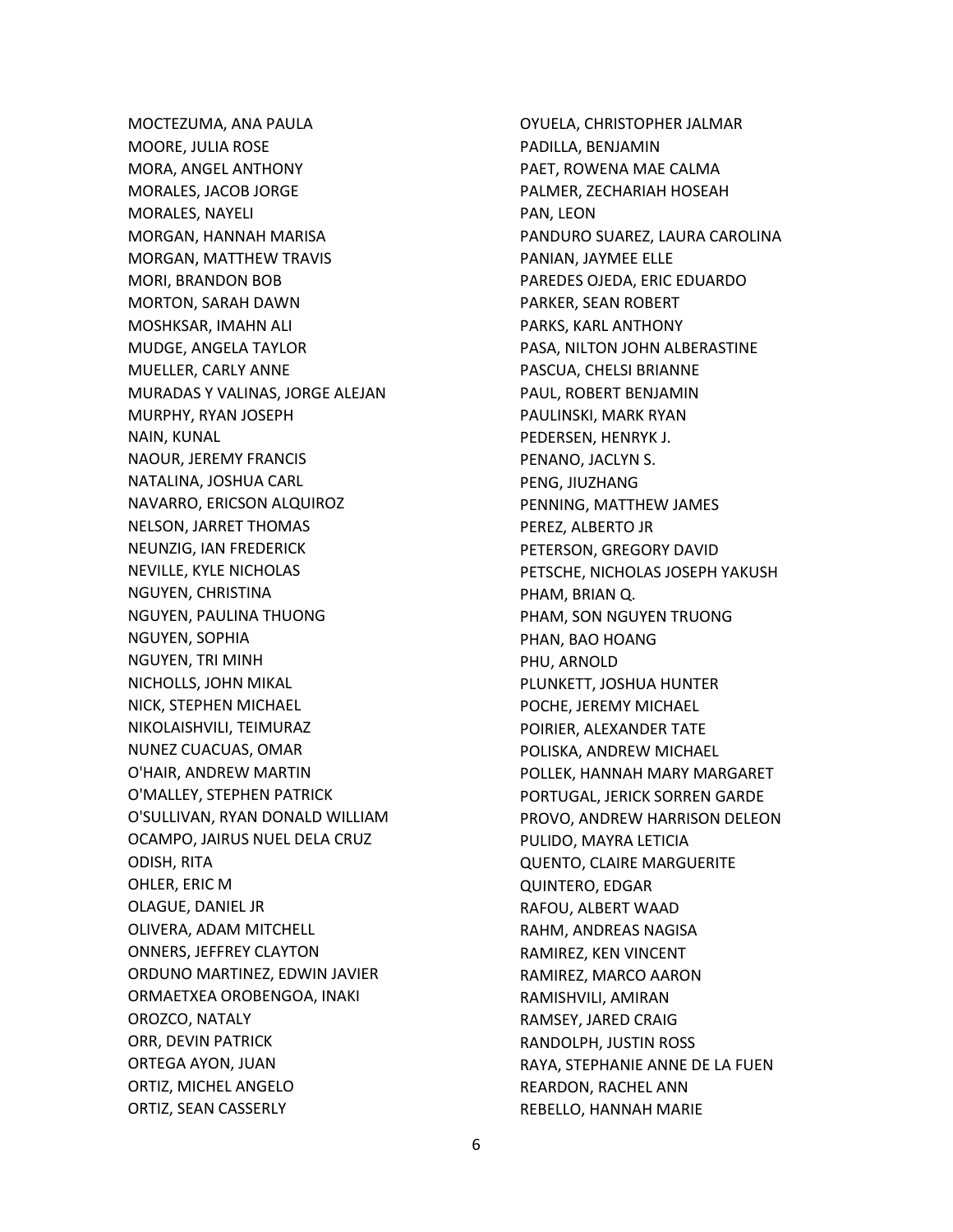REDQUEST, KELBI MIKALA REED, ANNA GABRIELA SUNGLA REED, MARCUS ROBERT REHA, CHRISTIAN ANTONIO REKHVIASHVILI, LANA RESENDEZ, UVALDO VLADIMIR RIEDEL, DANIEL JOSEPH RINGLER, BRADLEY ROBERT RIVERA, ADRIAN X RIVERA, RICHIE RIVERA, RYAN RODRIGUEZ FERNANDEZ, HELENA RODRIGUEZ, JESUS JAIME ROESGEN, JESSICA LYNNE ROONEY, KEVIN ANTHONY ROSCOE, WILLIAM TAYLOR ROSENBAUM, ZACHARY ISAAC ROSSI, EVAN PARKER RUKHADZE, LASHA SABA, YACOUB GHASSAN SABOYA, JULIA SALDANA, KIMBERLY PIMENTEL SALIH, PERIS SALVINO, MATTHEW PAUL I SANAKOEVI, NIKOLOZ SANCHEZ, ANITA ALEXANDRA SANCHEZ, DIEGO ANDRES SANDHU, SHAN SINGH SASTRE, FRANCISCO MIGUEL SAVITT, ANTHONY ALEXANDER SCHIERMAN, MATTHEW DAVID SCHMID, TALON OTTO SCHONS, NATHANIEL LEE SCHOTTMILLER, JOSEPH ALAN SCHULTZ, MICHAEL JAMES SCHUTZ, DENVER JAMES SCOLAVINO, JESSE MARIE SEGUBAN, DEANGELO DEFENSOR SEITZ, JUSTIN THOMAS JOAQUIN SELLERS, BENJAMIN WESLEY SEMMENS, JULIA LYNN SHATAGOPAM, SRI HARSHA SHEWCHUK, KAYLA JALYN SHUTRUMP, JEREMY DAVID SIBANE, ELIAS WORKU

SIEDLECKI, KASIA CAROLINE SIENS, AARON CHRISTIAN SIMON, ANDREI SINGH, VARINDER SKJERVEN, ERIK SPAKIC SLOMAN, JUSTIN ARTHUR SMITH, MATTHEW DAVID SMITH, WALTER BRANDON SNETSINGER, BRADLEY JOHN SOHIKISH, MICHAEL SINA SOJOURNER, JUSTIN TIMOTHY SOKOLOVA, ALICE ALEXANDER SOLIS, JAMIN SON, JONATHAN PYUNG-KANG SOSELIA, DAVIT ZURAB SOTO, JOHN EDWARD SOTO, KYLE ALEXANDER STANFIELD, KYL SHANE STANZIONE, KEVIN NICHOLAUS STEELE, HARLOWE CLARE STEPP, SOPHIA JOSEPHINE STEVENSON, KYLER GRAHAM STRIBLING, GARRETT TODD STRUB, HIEU MINH SUARSANA, DERRELL DAVEREL CHRIS SUBASINGHE, AYENDRA AJIT SULEIMAN, BADR HASAN SUTHERLAND, CARMEN DIANE SUTTON, MARK GREGORY TABAJUNDA, ASHLEY L. TABOADA, BRYAN CHRISTOPHER TAGGER, ELI YITZCHAK TAN, BRYAN JAY TANG, BRANDON DZUY TAPIA, ALEX TARANTINO, MATTHEW LOUIS TEAS, JONATHAN WILLIAM TEIXEIRA, JEFFEREY ALLAN TEMPLETON, JOSEPH DANIEL TEMPRENDOLA, PETER JOHN TER VEER, SAVANNAH HERRANEN THAKAR, KAVYA U THIES, JAMESON SCOTT THOMAS, NATHAN ALLEN THOMPSON, NICHOLAS ALLEN